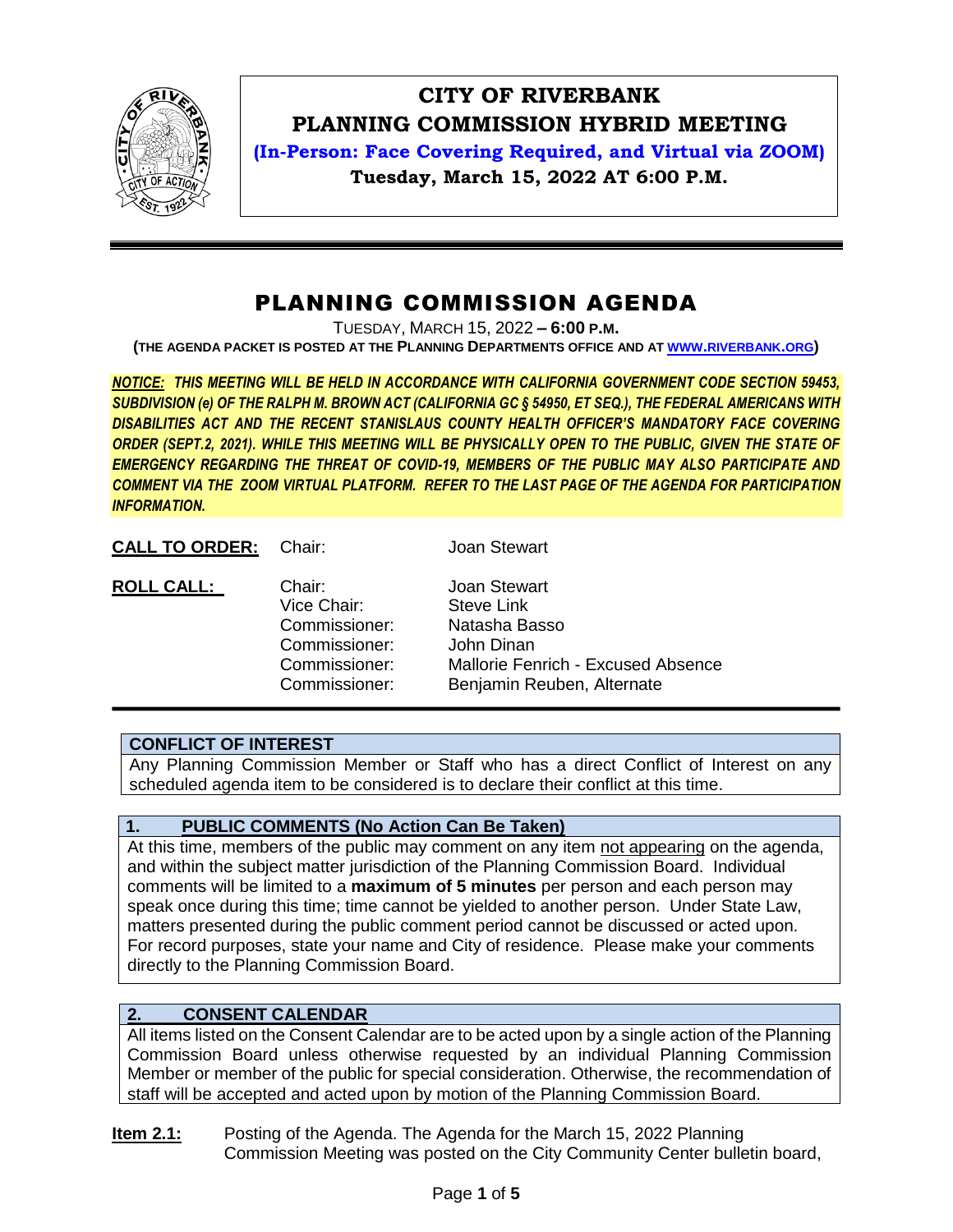City Hall North & South bulletin boards, Post Office, city website, and emailed to the Library on February 3, 2022.

**Item 2.2:** Approval of the March 15, 2022 Agenda. This provides an opportunity for the Planning Commission or Staff to recommend that an item be placed on the agenda for discussion or to adjust the proposed agenda to allow an item to be taken out of order.

**Recommendation:** Approval by roll call vote.

 $1$ st $2$ nd  $\overline{\phantom{a}}$ 

## **3. PLANNING COMMISSION PROCEDURES**

**Item 3.1:** Annual Nomination and Appointment of Chair and Vice Chair – Per Planning Commission Rules and Procedures. Current order is: Chair Stewart, Vice Chair Link, Commissioner Basso, Commissioner Dinan, and Commissioner Fenrich.

#### **4. PLANNING COMMISSION PRESENTATIONS – NO ACTION**

**Item 4.1: Presentation on Environmental Justice Program –** Planning Commission to receive a report from Zoe Jonick of Civic Spark on the Environmental Justice Element as part of the General Plan Update process.

#### **Item 4.2: Presentation of Annual General Plan and Housing Element Report**

**5. PLANNING COMMISSION PUBLIC HEARINGS** The public notice for Items 5.1 and 5.2 was published on March 2, 2022 in the Riverbank News.

**Item 5.1: ZONING ORDINANCE AMENDMENT 01-2022** – **An Ordinance Amending Title XV: Land Usage, Chapter 153: Zoning, by Repealing in their Entirety Section 153.215: Zoning permits, Section 153.216: Use permits, Section 153.217: Variance, Section 153.218: Appeals, and Section 153.219: Mobile home permits, and substituting them with new Sections and adding new Sections 153.210 through 153.214.** 

> The proposed Ordinance amendment is to update the City's Administrative Procedures as it relates to processing planning entitlement applications, such as Conditional Use Permits, Variances, Appeals, etc. The proposed Ordinance amendment will update the supportive information required for application submittal, the review procedure for all entitlement applications, public hearing notice procedures, and add architecture and site plan review and zoning ordinance amendment procedures to the City's Zoning Code.

> The proposed project is exempt from analysis under the California Environmental Quality Act (CEQA) under the "Common Sense Exemption" that CEQA applies only to projects that have the potential for causing significant environmental effects, as specified in Section 15061(b)(3).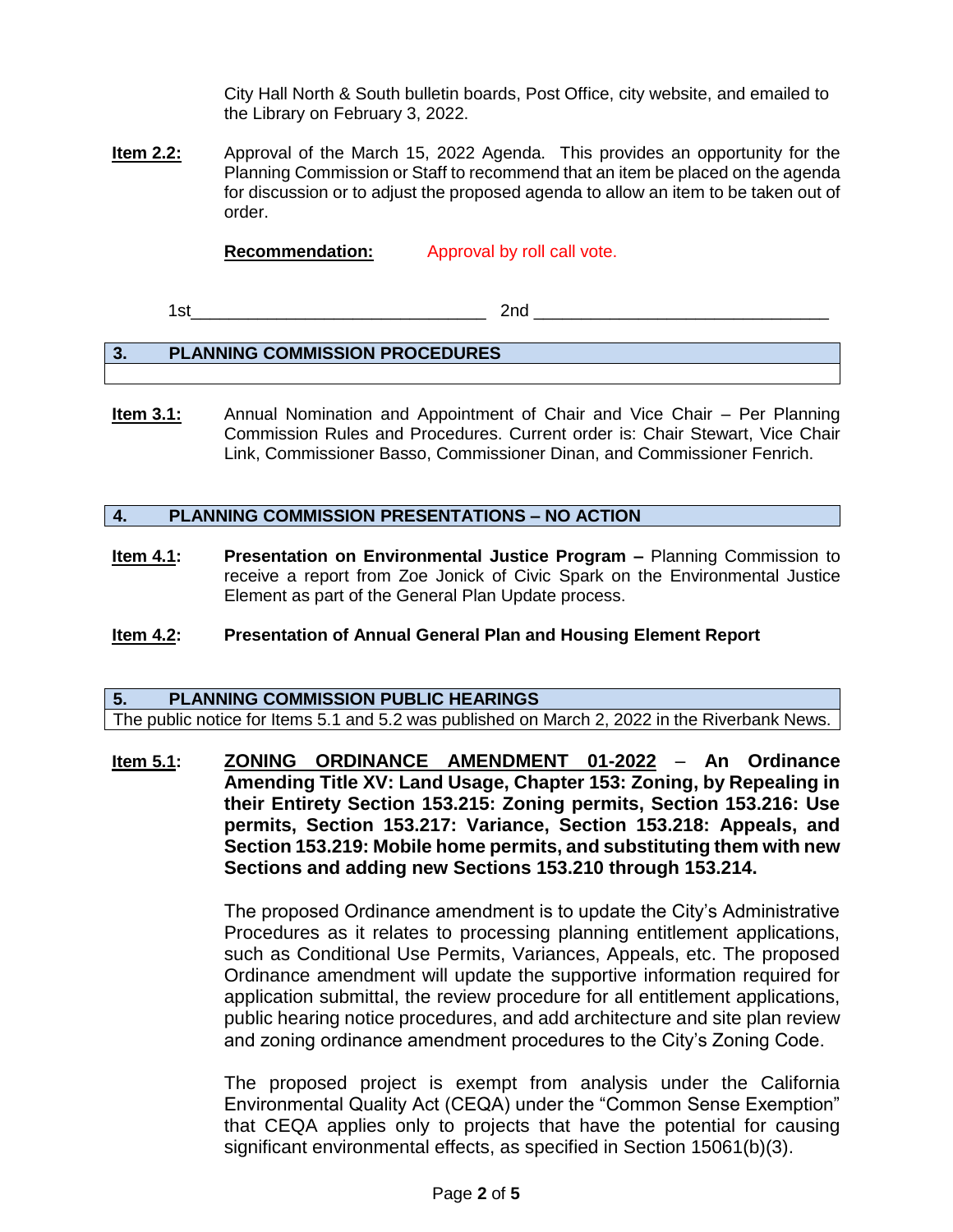**Recommendation:** Approve Resolution 2022-001 to recommend approval of the Ordinance to City Council.

1st\_\_\_\_\_\_\_\_\_\_\_\_\_\_\_\_\_\_\_\_\_\_\_\_\_\_\_\_\_\_\_ 2nd \_\_\_\_\_\_\_\_\_\_\_\_\_\_\_\_\_\_\_\_\_\_\_\_\_\_\_\_\_\_\_

#### **Item 5.2: Pocket Senior Housing Project General Plan Amendment and Rezone**

Staff unfortunately found a public notice irregularity. To ensure the project is in strict conformance with State public noticing laws, staff will re-notice this item and place it on the April 19, 2022 agenda.

#### 6**. PLANNING COMMISSION COMMENTS**

None.

#### 7**. COUNTY REFERRAL/CORRESPONDENCE/INFORMATION (Information only – No Action)**

None.

#### **8. STAFF COMMENTS (Information Only – No Action)**

None.

#### **9. ADJOURNMENT Next Regular Planning Commission meeting – April 19, 2022 @ 6:00 pm**

#### **AFFIDAVIT OF POSTING**

**I hereby certify under penalty of perjury, under the laws of the State of California that the foregoing agenda was posted 72 hours prior to the meeting in accordance to the California Ralph M. Brown Act. Posted this 11th day of March, 2022**

#### **/s/**Gabriel Salazar, Associate Planner, City of Riverbank

**NOTICE REGARDING AMERICANS WITH DISABILITIES ACT**: In compliance with the Americans with Disabilities Act, if you need special assistance to participate in this meeting, please contact the Administration Dept. at (209) 863-7122 or the City Clerk at [aaguilar@riverbank.org](mailto:aaguilar@riverbank.org) at least (48) hours prior to the meeting to enable the City to make reasonable arrangements. A notification of 48 hours before the meeting will enable the City to make reasonable arrangements to ensure any special needs are met. [28 CFR 35.102-35.104 ADA Title II].

**NOTICE REGARDING NON-ENGLISH SPEAKERS:** Pursuant to California Constitution Article III, Section IV, establishing English as the official language for the State of California, and in accordance with California Code of Civil Procedures Section 185, which requires proceedings before any State Court to be in English, notice is hereby given that all proceedings before the City of Riverbank City Planning Commission shall be in English and anyone wishing to address the Planning Commission is required to have a translator present who will take an oath to make an accurate translation from any language not English into the English language. (Exception: When a State statute requires that at a public hearing that includes a substantial number of the population that are not able to speak or understand English, the City should provide interpreters. This determination is left at the discretion of the City.)

#### **GENERAL INFORMATION**

**MEETING SCHEDULE:** The Planning Commission meets on the third Tuesday of each month at 6:00 p.m.

**COMMISSION AGENDA & REPORTS:** The Planning Commission agenda is posted pursuant to the California Brown Act, which only requires agenda title pages to be posted near the entrance of the location where the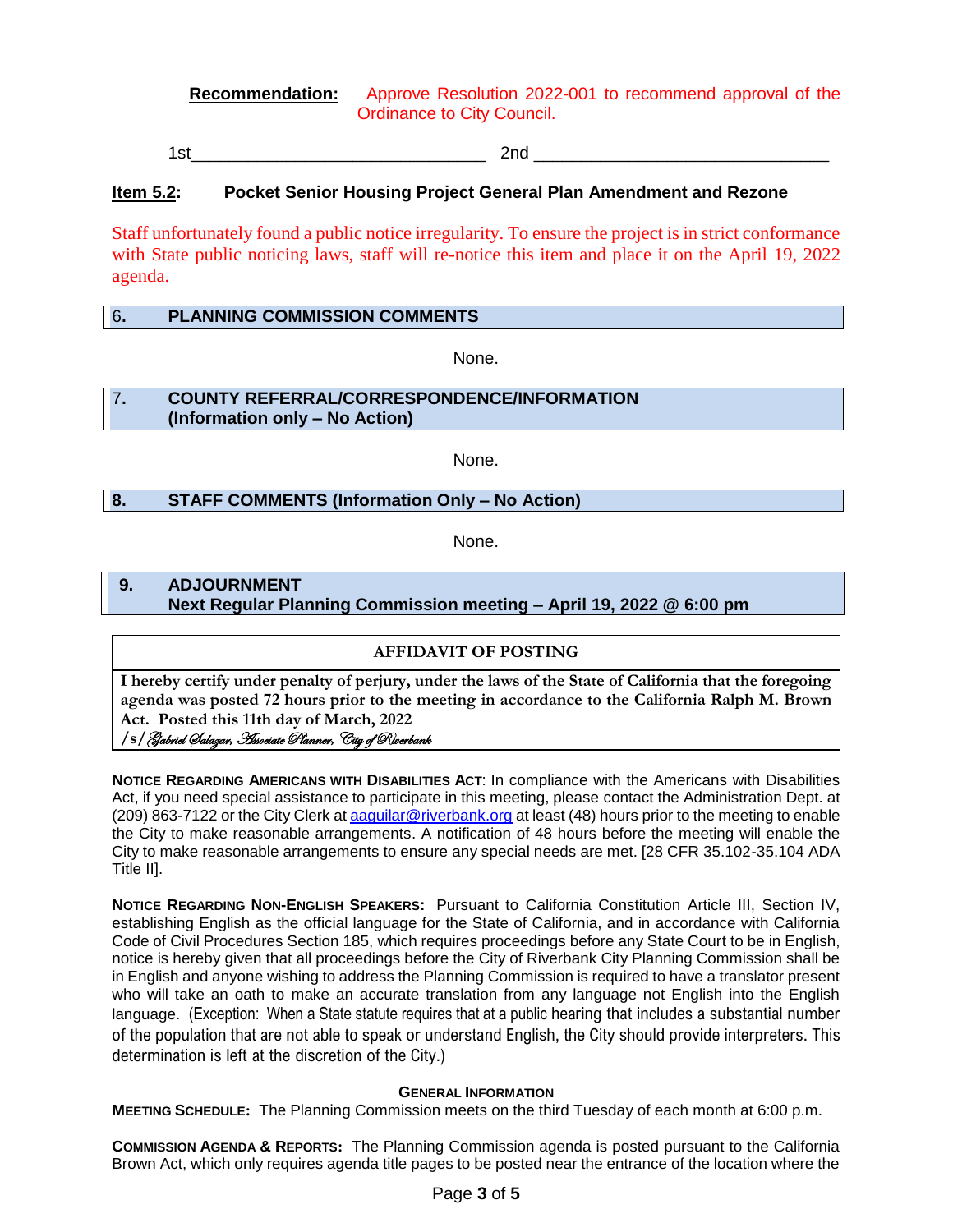meeting is to be held and, when technologically able, on the City's website. Additional documents, that are not privileged, may be provided by the City in its efforts of transparency to keep the public well informed. The agenda packet (agenda plus supporting documents) are posted for public review at the Development Services Department, 6617 Third Street, Riverbank, CA and at [www.riverbank.org](http://www.riverbank.org/) upon distribution to a majority of the Planning Commission. A subscription to receive the agenda can be purchased for a nominal fee through the City Clerk's Office.

**PUBLIC HEARINGS:** In general, a public hearing is an open consideration within a meeting of the Planning Commission Board, for which special notice has been given and may be required. During a specified portion of the hearing, any resident or concerned individual is invited to present protests or offer support for the subject under consideration.

**City Hall Hours:** City Hall is open to the public Monday through Thursday, 7:30 am – 5:30 pm. **QUESTIONS:** Contact the Developmental Services Department at (209) 863-7191.

Any documents that are not privileged or part of a Closed Session provided to a majority of the Planning Commission Board after distribution of the agenda packet, regarding any item on this agenda, will be immediately made available for public inspection at the City Clerk's Office, 6707 Third Street, Suite A, Riverbank, CA, during normal business hours and posted on the City's Planning Commission agenda webpage **<http://www.riverbank.org/agendacenter>**.



PUBLIC PARTICIPATION PROCEDURES FOR THE PLANNING COMMISSION MEETINGS HELD IN A IN CONFORMANCE WITH THE BROWN ACT AS AMENDED BY SB 361

## PUBLIC "LIVE" VIEWING

- Charter Government Channel 2
- AT&T U-VERSE Government Channel 99
- Via ZOOM Platform (See instructions below)

#### SUBMITTING PUBLIC COMMENTS

*Written Comments via Mail Service:* Mail comments to City of Riverbank, Attn. Planning and Building Manager, 6707 Third Street, Suite A, Riverbank, CA 95367. (Must be received by 4:00 p.m. on the day of the meeting. To ensure receipt call the Manager at (209) 863- 7124.)

#### Written Comments via Email to [cityclerk@riverbank.org](mailto:cityclerk@riverbank.org):

- Written comments must be received by 4:00 p.m. on the day of the meeting (Indicate Agenda Item # in the *subject line*.) Comments received will not be read aloud at the meeting, however, will be made part of the record and distributed to the Planning Commission prior to consideration of the matter.
- Technology is not a 100% proven communication tool; therefore, you are asked to call the Planning and Building Manager at (209) 863- 7124 to verify receipt of your comments.

## Join via ZOOM Platform:

- Learn about using ZOOM Visit [https://support.zoom.us/hc/en](https://support.zoom.us/hc/en-us/categories/201146643)[us/categories/201146643](https://support.zoom.us/hc/en-us/categories/201146643)
- Visit <https://zoom.us/j/94943925973?status=success> for a free account or to download the app.
- o Join by this link:<https://us02web.zoom.us/j/87370148839>
- Join by accessing website:<https://zoom.us/join>